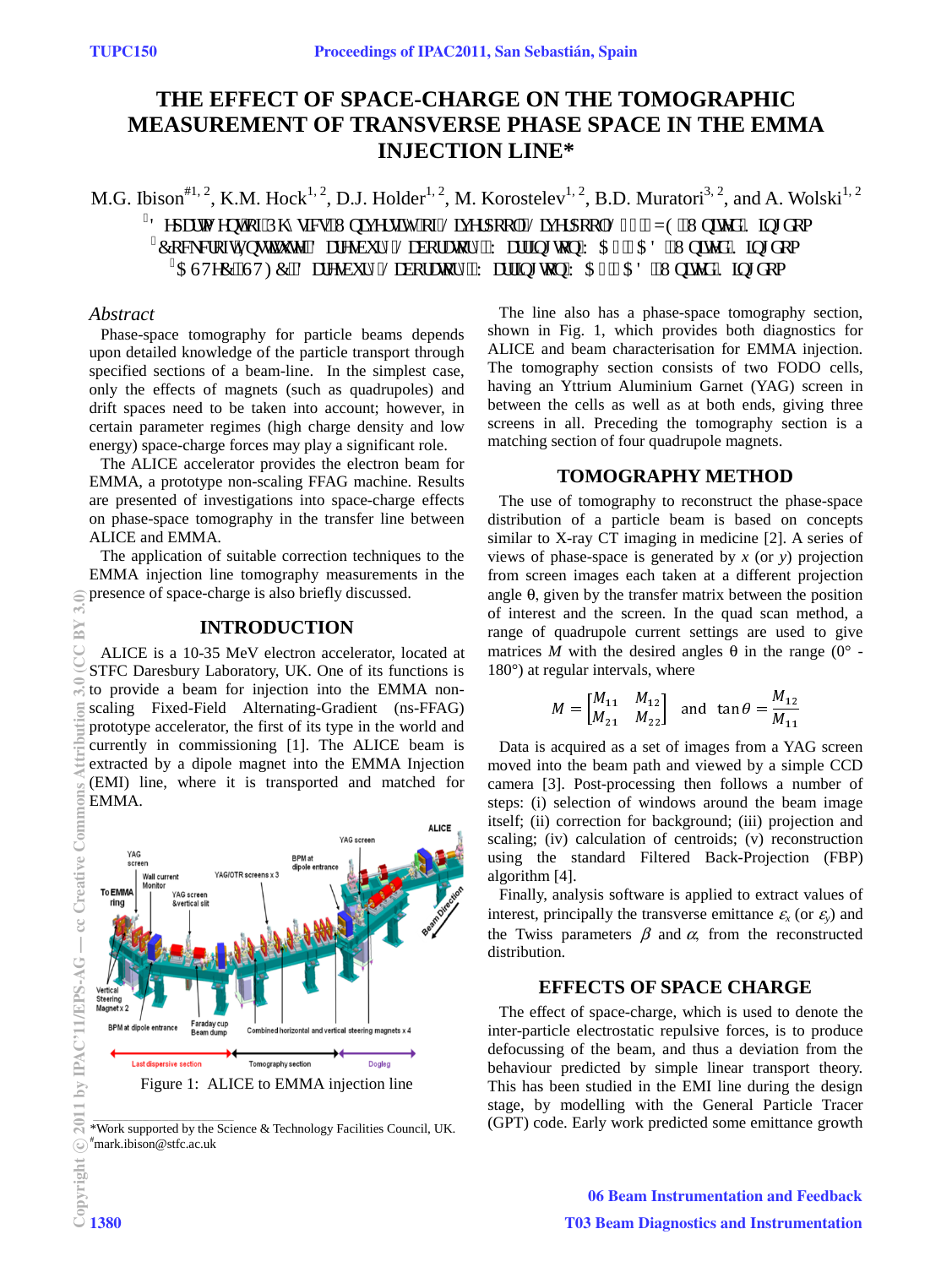under certain conditions and modified q quadrupole settings were calculated to restore the desired Twiss parameters in the tomography section [5]. Another study compared the predicted beam sizes at low energy (10 10MeV) for charges up to 30 pC, shown in Fig.  $2 \times 6$ .

From the models, it was expected that space-charge would have a detectable effect on phase-space and the derived parameters, as measured by the tomography method. An experiment was therefore devised to test this prediction.



Figure 2: GPT simulations of the effect of bunch-charge on beam size in the EMI line tomography section.

## **EXPERIMENTS TO DETECT SPACE CHARGE EFFECT CTS**

Two quadrupole-screen pairs within the EMI line were selected, based on the required range of projection angles and separated by a region of sufficient length that spacecharge effects should have a measureable influence on beam properties between the two screens. A common reconstruction location was chosen for the quad-screen combinations, so that a direct comparison of results could be made as bunch charge was increased; in the absence of any space-charge effect, identic distributions would be expected from each dataset, at this location. phase-space



Figure 3: Projection angles versus quadrupole currents for 12MeV beam energy.

The range of projection angles available within the 10A current limits of the quadrupoles was found to be suitable

for QUAD-07 and QUAD-10, with images being recorded on the first and third screens within the EMI line respectively (Fig. 3). It was als also confirmed that for these quadrupoles, the angle ranges did not vary significantly over the whole extent of possible beam energies which might be used in the EMI line.

The beam-line configurations for each combination of quadrupole and screen are shown in Fig. 4 below. The first screen is identified as 'YAG-02', while the third is 'YAG-04'. It should be noted that in the second case, the effect of all preceding quadrupoles from QUAD-07 to 09, and the succeeding QUAD-11, is taken into account, both in the calculation of projection angles and in the processing of tomography data.



Figure 4: Tomography section elements used for spacecharge studies, with the scanned quadrupole and screen indicated for each case.



# **RESULTS AND D DISCUSSION**

Figure 5: Reconstructed phase-space at the entrance to QUAD-07, from QUAD-07 & Q QUAD-10 scans.

### 06 Beam Instrumentation and Feedback